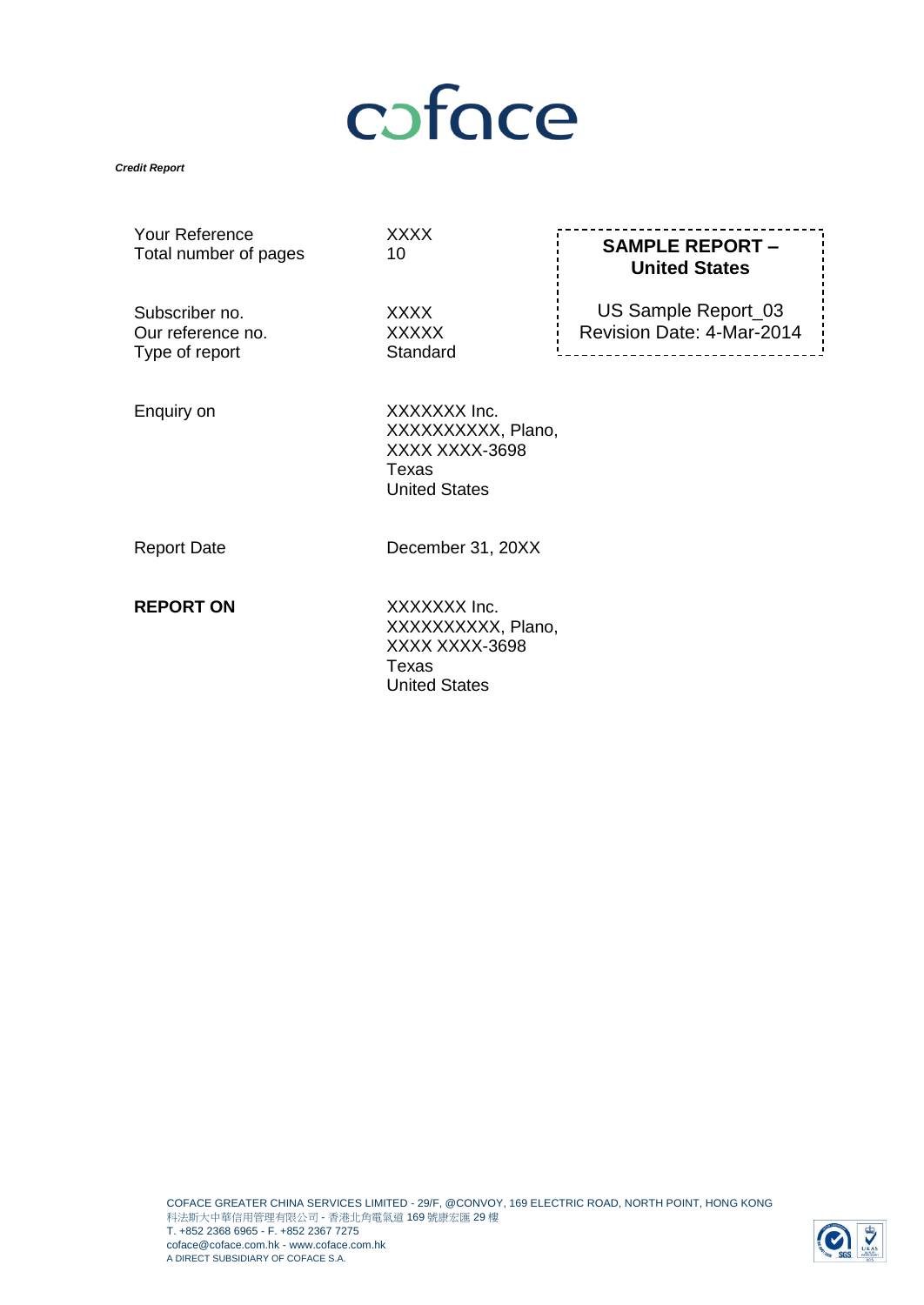## **Score 8 (out of 10)**

Score Explanation

It is a financial rating which assesses the probability of companies defaulting within one year.

The assessments are presented over ten distinct positions, each reflecting an average default rate in the coming year the lower a company's credit score is, the riskier its situation is; the higher its score is, the less risky its situation is.

## **Different levels and description**

| <b>Default</b> | Very high risk |  | <b>Medium high</b><br>risk |  | <b>Low risk</b> |  |  |  |  |  |
|----------------|----------------|--|----------------------------|--|-----------------|--|--|--|--|--|
|                |                |  |                            |  |                 |  |  |  |  |  |

**0** Insolvency/preliminary/debt regulation proceedings

- **1** Extremely high risk of insolvency
- **2** Very high risk of insolvency
- **3** High risk
- **4** Significant risk
- **5** Medium high risk
- **6** Acceptable risk
- **7** Moderate risk
- **8** Low risk
- **9** Very low risk
- **10** Excellent risk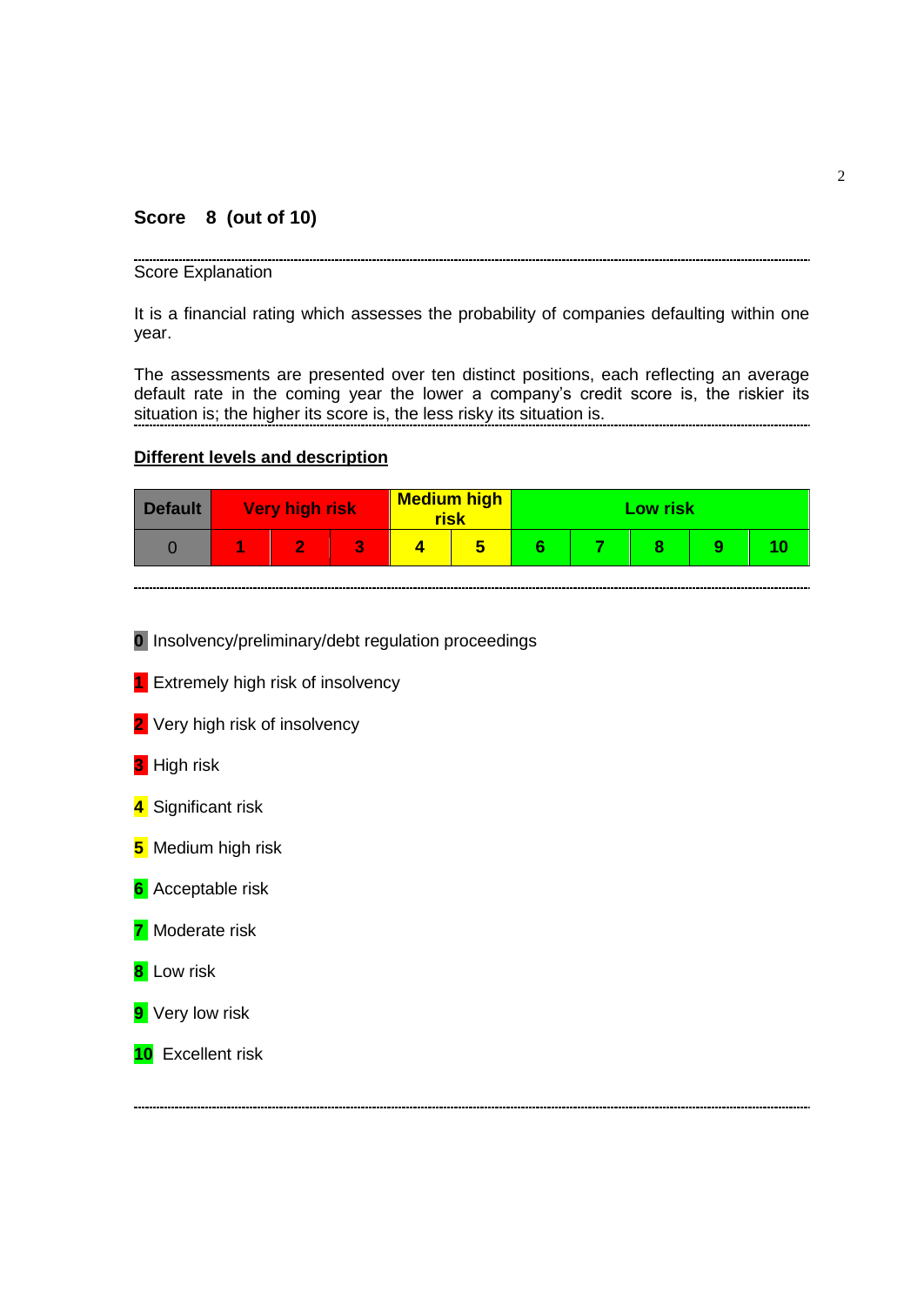## **IDENTIFICATION**

Company name XXXXXXX Inc.

XXXXXXXXXX, Plano, XXXX XXXX-3698 Texas United States

| Telephone |  |
|-----------|--|
| Fax       |  |
| Email     |  |
| Website   |  |

+1 XXXXXX +1 XXXXXX None reported xxxxxxxxxxx Registered Address XXXXXX Street,

**XXXXXXXXXX** Delaware, United States of America/US

## **LEGAL FORM**

Subject was established as Company limited by shares on 22.01.20XX under Business Registration No. XXXXXX.

Registered in State of Delaware

| Legal status | active |
|--------------|--------|
|              |        |

Organisation level Ultimate Parent<br>
Quoted Yes Quoted Stock exchange XXX Symbol XXX

## **NATURE OF BUSINESS**

**Industry Division** Retail trade

Industry Code Retail sale via stalls and markets of textiles, clothing and footwear Retail sale via mail order houses or via Internet Retail sale of watches and jewellery in specialised stores

Import/Export Import, Export

**CAPITAL**

3'807.0 (mil. USD)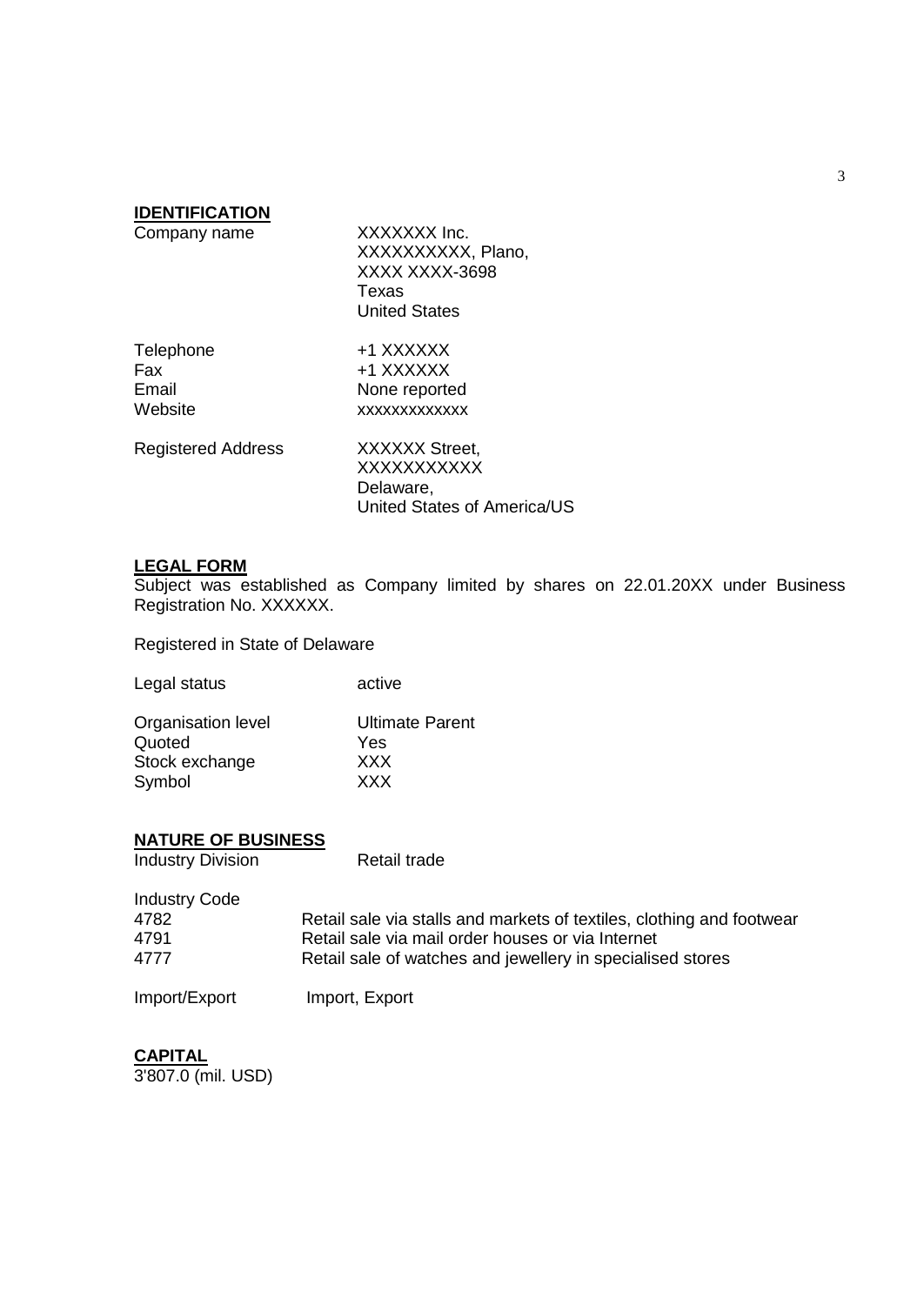## **SHAREHOLDER**

None reported

### **DIRECTORS**

None reported

### **MANAGEMENT**

## **Official Administration**

**Title Name** President XXX Francis<br>Vice-President XXX Dastugu Vice-President XXX Dhillon<br>Vice-President XXX Miller Vice-President

XXX Dastugue

#### **Management**

**Title**<br> **Company Secretary**<br> **Company Secretary**<br> **NAMELY**<br> **NAMELY** Company Secretary

| <b>Name</b>         |
|---------------------|
| XXX Johnson         |
| <b>XXX Dastugue</b> |
| <b>XXX Kramer</b>   |
|                     |
| <b>XXX Walker</b>   |
|                     |

#### **Management**

Mr. Johnson has served as Chief Executive Officer of the Company since November 20XX. He previously served as Senior Vice President, XXXX. Prior to joining XXXX in 20XX, he held a variety of positions with XXXX, including Senior Vice President of Merchandising. During his tenure at XXX, Mr. XXXX had responsibility for such categories as Men's Apparel, Women's Apparel and Accessories, Children's and Home. He has served as a director of the Company and as a director of XXX since 20XX.

Mr. Francis has served as President of the Company since October 20XX. Prior to joining the Company, he was Executive Vice President and Chief Marketing Officer for XXXX. Mr. Francis began his XX-year merchandising and marketing career in 19XX as an executive trainee with XXXXX in Chicago, which was acquired by XXXX in 1990. He held a series of positions of increasing responsibility at XXX including Media Manager, Advertising Director, Marketing Vice President and Executive Vice President, Marketing before being named Chief Marketing Officer in 20XX.

#### **HISTORY**

Subject was established as Company limited by shares in 19XX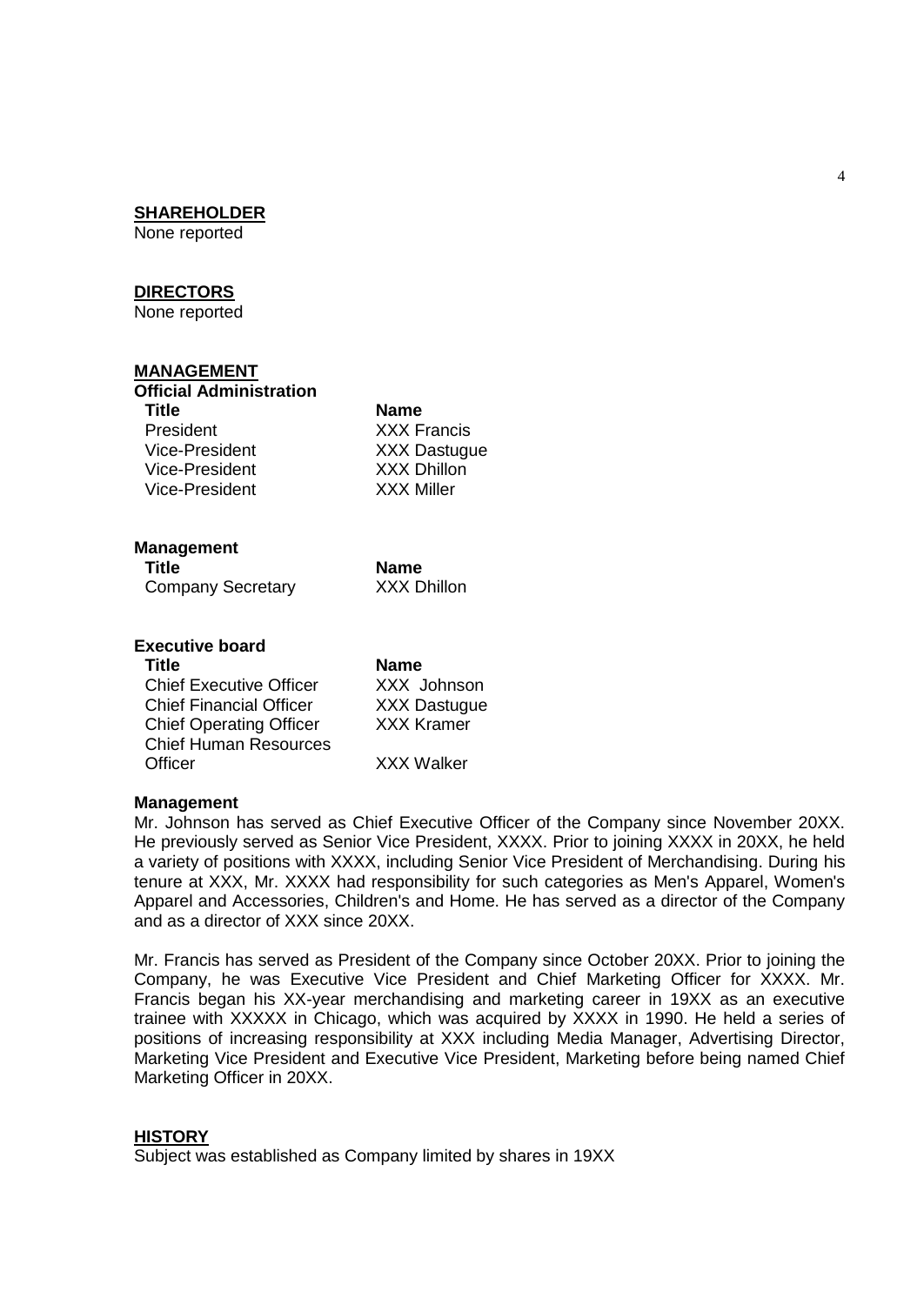## **ACTIVITY**

XXXX Inc. is a holding company.

XXXX Inc., through its subsidiary, XXXX Inc., sells merchandise and services to customers through its department stores and catalog/Internet channels.

XXXX Inc. markets family apparel, jewelry, shoes, accessories, and home furnishings. The company's department stores also provide salon, optical, portrait photography, and custom decorating services.

As of 28 January 20XX, it operated XXXX department stores.

The company was founded in 19XX and is based in Texas.

#### *Premises*

Operations & branches At the headquarters located at, XXXX, the corporate office of the group is found.

#### *Staff*

The Company and its consolidated subsidiaries employed approximately XXXX full-time and part-time associates as of January 28, 20XX.

#### **AFFILIATION**

| <b>Class</b> | $100\%$                     |
|--------------|-----------------------------|
| Name         | XXXX Inc                    |
| City/Country | United States of America/US |
| Interest     | 0.00% capital interest      |

## **FINANCE**

Coverage Group

XXXX Inc. Reports 20XX Fiscal Third Quarter Results

Texas, Nov. 9, 20XX -- XXXX Inc. today announced financial results for its fiscal third quarter ended October 27, 20XX. For the quarter, xxx reported a net loss of \$123 million or \$0.56 per share. Excluding the net gain on the sales of non-core assets, restructuring and management transition charges, and non-cash primary pension plan expense, adjusted net loss for the quarter was \$203 million or \$0.93 per share. A reconciliation of GAAP to non-GAAP financial measures is included in the schedules accompanying the consolidated financial statements included with this release.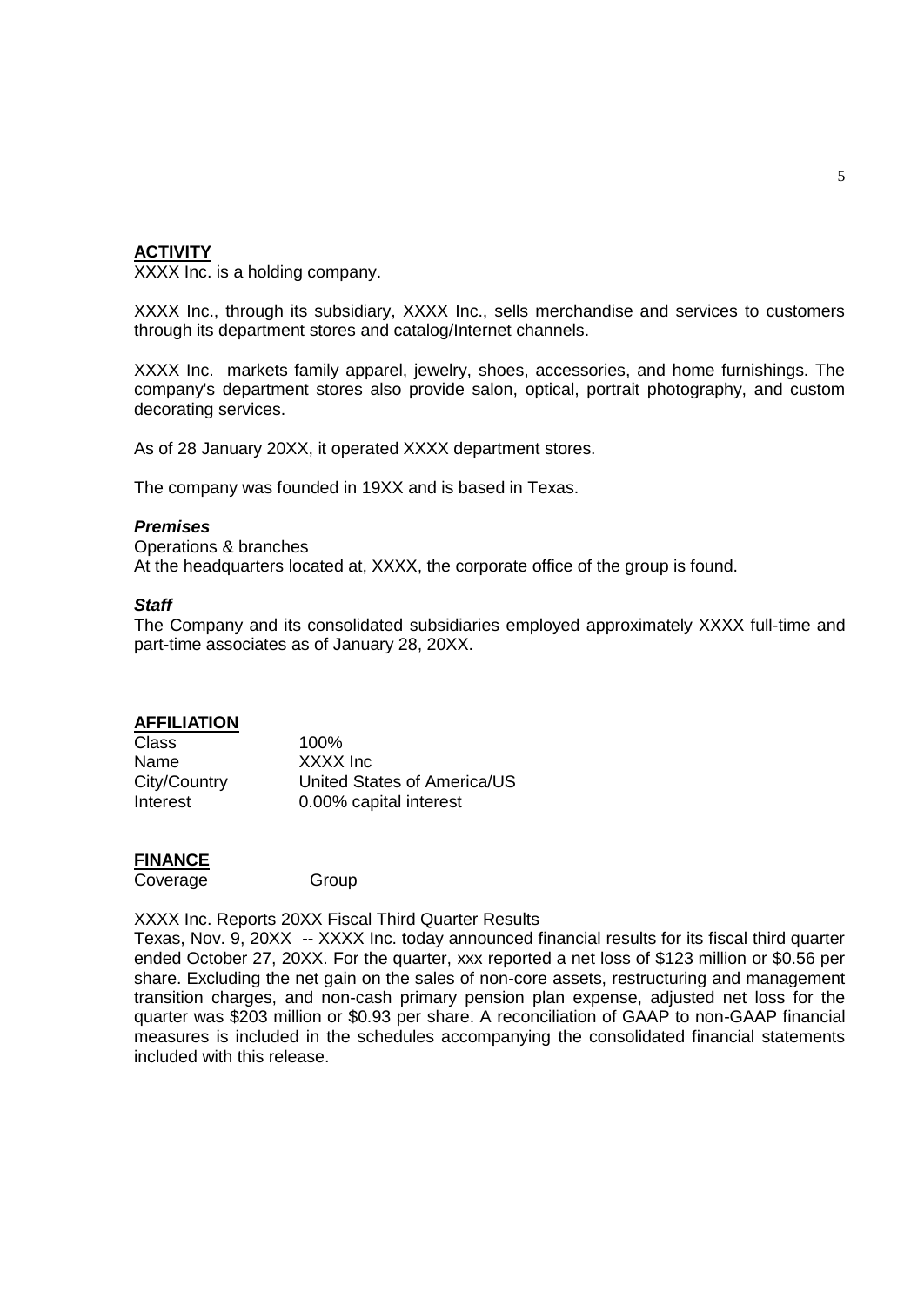## **Financial Data XXXX Inc.**

| Consolidation<br>Industry                            | consolidated<br>Trade/Industry |                              |                              |                              |                              |
|------------------------------------------------------|--------------------------------|------------------------------|------------------------------|------------------------------|------------------------------|
| Fiscal year end<br>Number of months<br>Currency      |                                | 28.01.20XX<br>12<br>mil. USD | 29.01.20XX<br>12<br>mil. USD | 30.01.20XX<br>12<br>mil. USD | 31.01.20XX<br>12<br>mil. USD |
| <b>Balance Sheet</b>                                 |                                |                              |                              |                              |                              |
| Tangible fixed assets                                |                                | 5'176.0                      | 5'231.0                      | 5'357.0                      | 5'367.0                      |
| other fixed assets                                   |                                | 1'167.0                      | 1'441.0                      | 572.0                        | 424.0                        |
| <b>Fixed assets</b>                                  |                                | 6'343.0                      | 6'672.0                      | 5'929.0                      | 5'791.0                      |
| <b>Stocks</b>                                        |                                | 2'916.0                      | 3'213.0                      | 3'024.0                      | 3'259.0                      |
| Liquid assets                                        |                                | 1'507.0                      | 2'622.0                      | 3'011.0                      | 2'352.0                      |
| other trade accounts                                 |                                | 245.0                        | 334.0                        | 395.0                        | 352.0                        |
| Accruals                                             |                                | 413.0                        | 201.0                        | 222.0                        | 257.0                        |
| Other current assets                                 |                                | 2'165.0                      | 3'157.0                      | 3'628.0                      | 2'961.0                      |
| <b>Current assets</b>                                |                                | 5'081.0                      | 6'370.0                      | 6'652.0                      | 6'220.0                      |
| <b>Total assets</b>                                  |                                | 11'424.0                     | 13'042.0                     | 12'581.0                     | 12'011.0                     |
| Capital                                              |                                | 3'807.0                      | 4'043.0                      | 3'985.0                      | 3'610.0                      |
| Other shareholders funds                             |                                | 203.0                        | 1'417.0                      | 793.0                        | 545.0                        |
| Total shareholders equity                            |                                | 4'010.0                      | 5'460.0                      | 4'778.0                      | 4'155.0                      |
| Minority interests                                   |                                |                              | 0.0                          | 0.0                          | 0.0                          |
| long term debt (financial debts)                     |                                | 2'871.0                      | 3'099.0                      | 2'999.0                      | 3'505.0                      |
| Other non current liabilities                        |                                | 1'787.0                      | 1'836.0                      | 1'555.0                      | 1'557.0                      |
| Non current liabilities                              |                                | 4'658.0                      | 4'935.0                      | 4'554.0                      | 5'062.0                      |
| short term debt (financial debts)                    |                                | 231.0                        |                              | 393.0                        |                              |
| Trade accounts payable                               |                                | 1'022.0                      | 1'133.0                      | 1'226.0                      | 1'194.0                      |
| Accruals                                             |                                | 324.0                        | 361.0                        | 481.0                        | 343.0                        |
| other accounts payable                               |                                | 1'179.0                      | 1'153.0                      | 1'149.0                      | 1'257.0                      |
| other current liabilities                            |                                | 1'503.0                      | 1'514.0                      | 1'630.0                      | 1'600.0                      |
| <b>Current liabilities</b>                           |                                | 2'756.0                      | 2'647.0                      | 3'249.0                      | 2'794.0                      |
| Shareh. equity, min. interests + liabilities11'424.0 |                                |                              | 13'042.0                     | 12'581.0                     | 12'011.0                     |
|                                                      |                                |                              |                              |                              |                              |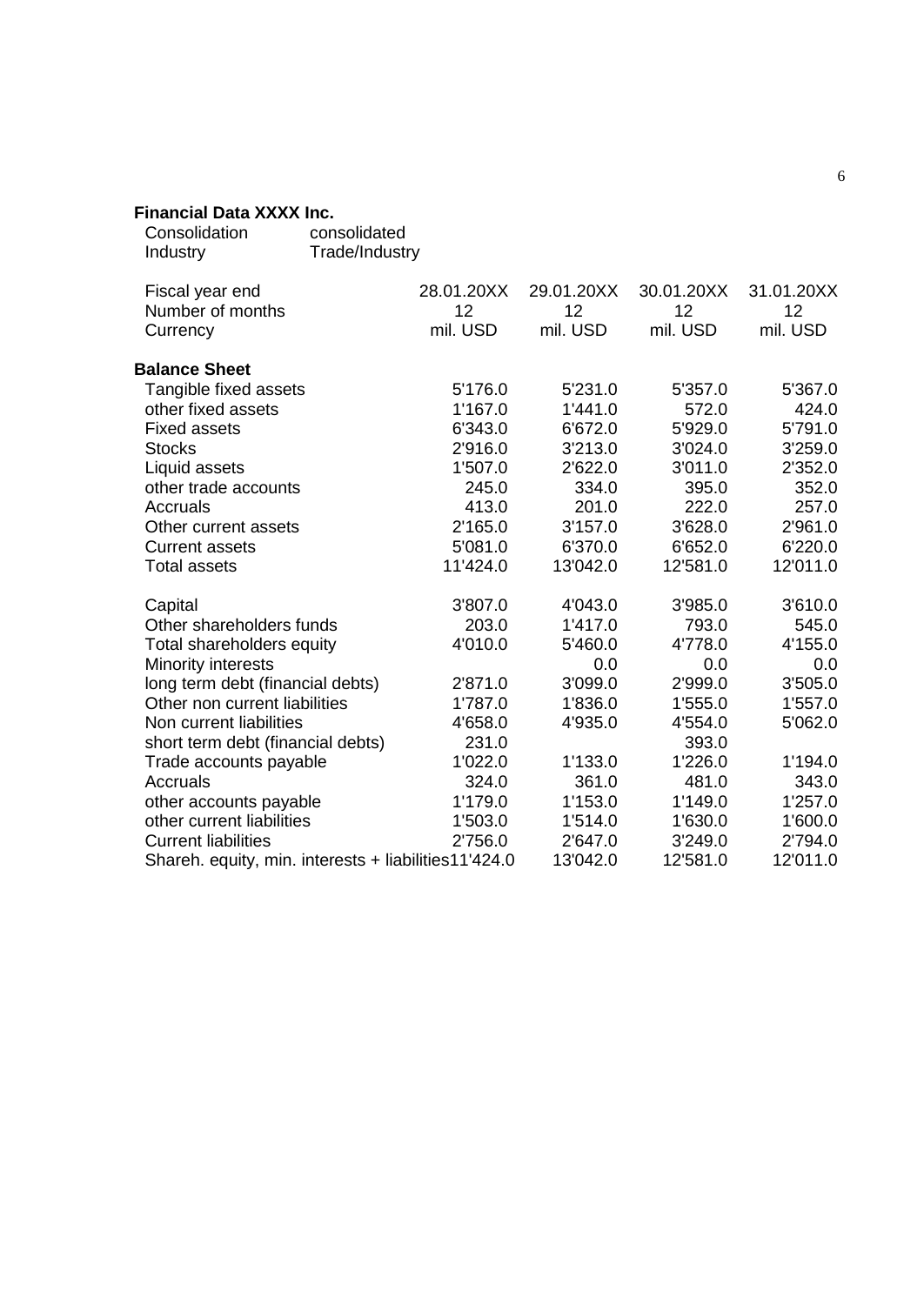| <b>Profit and loss account</b>         |            |          |          |          |
|----------------------------------------|------------|----------|----------|----------|
| Net sales                              | 17'260.0   | 17'759.0 | 17'556.0 | 18'486.0 |
| Operating revenue                      | 17'260.0   | 17'759.0 | 17'556.0 | 18'486.0 |
| Cost of goods sold                     | 11'042.0   | 10'799.0 | 10'646.0 | 11'571.0 |
| Gross profit                           | 6'218.0    | 6'960.0  | 6'910.0  | 6'915.0  |
| Other operating expenses               | 6'220.0    | 6'128.0  | 6'247.0  | 5'780.0  |
| <b>Operating result</b>                | $-2.0$     | 832.0    | 663.0    | 1'135.0  |
| other financial revenues               |            | 11.0     |          |          |
| Financial income                       |            | 11.0     | 0.0      | 0.0      |
| Interest expenses                      | 227.0      | 231.0    | 260.0    | 225.0    |
| <b>Financial expenses</b>              | 227.0      | 231.0    | 260.0    | 225.0    |
| <b>Financial result</b>                | $-227.0$   | $-220.0$ | $-260.0$ | $-225.0$ |
| Result before extraordinary items      | $-229.0$   | 612.0    | 403.0    | 910.0    |
| Extraordinary income                   |            |          | 2.0      | 5.0      |
| <b>Extraordinary expenses</b>          |            | 20.0     |          |          |
| <b>Extraordinary Result</b>            | 0.0        | $-20.0$  | 2.0      | 5.0      |
| <b>Result before taxes</b>             | $-229.0$   | 592.0    | 405.0    | 915.0    |
| <b>Taxes</b>                           | $-77.0$    | 203.0    | 154.0    | 343.0    |
| Result before minority interests       | $-152.0$   | 389.0    | 251.0    | 572.0    |
| minority interests                     |            | 0.0      | 0.0      | 0.0      |
| Result for the financial year          | $-152.0$   | 389.0    | 251.0    | 572.0    |
| <b>Cash flow</b>                       |            |          |          |          |
| Depreciation                           | 518.0      | 511.0    | 495.0    | 469.0    |
| Cash flow                              | 366.0      | 900.0    | 746.0    | 1'041.0  |
| Cash flow from operating activities    | 820.0      | 592.0    | 1'576.0  | 1'155.0  |
| Investments in tangible fixed assets   | 634.0      | 0.0      | 600.0    | 969.0    |
| Cash flow from investing activities    | $-870.0$   | $-485.0$ | $-587.0$ | $-956.0$ |
| Cash flow from financing activities    | $-1'065.0$ | $-496.0$ | $-327.0$ | $-380.0$ |
| <b>Others</b>                          |            |          | $-3.0$   | 1.0      |
| Change in liquidity                    | $-1'115.0$ | $-389.0$ | 659.0    | $-180.0$ |
| Liquidity at beginning of the year     | 2'622.0    | 3'011.0  | 2'352.0  | 2'532.0  |
| Liquidity at end ot the year           | 1'507.0    | 2'622.0  | 3'011.0  | 2'352.0  |
| <b>Notes</b>                           |            |          |          |          |
| Added value                            | 516.0      | 1'334.0  | 1'160.0  | 1'609.0  |
| <b>Working Capital</b>                 | 1'894.0    | 2'080.0  | 1'798.0  | 2'065.0  |
| Gross cost land and buildings          | 5'968.0    | 5'814.0  | 5'702.0  | 5'442.0  |
| Gross cost other tangible fixed assets | 2'173.0    | 2'271.0  | 2'356.0  | 2'364.0  |
| Gross cost total                       | 8'141.0    | 8'085.0  | 8'058.0  | 7'806.0  |

## **CHARGES**

None reported